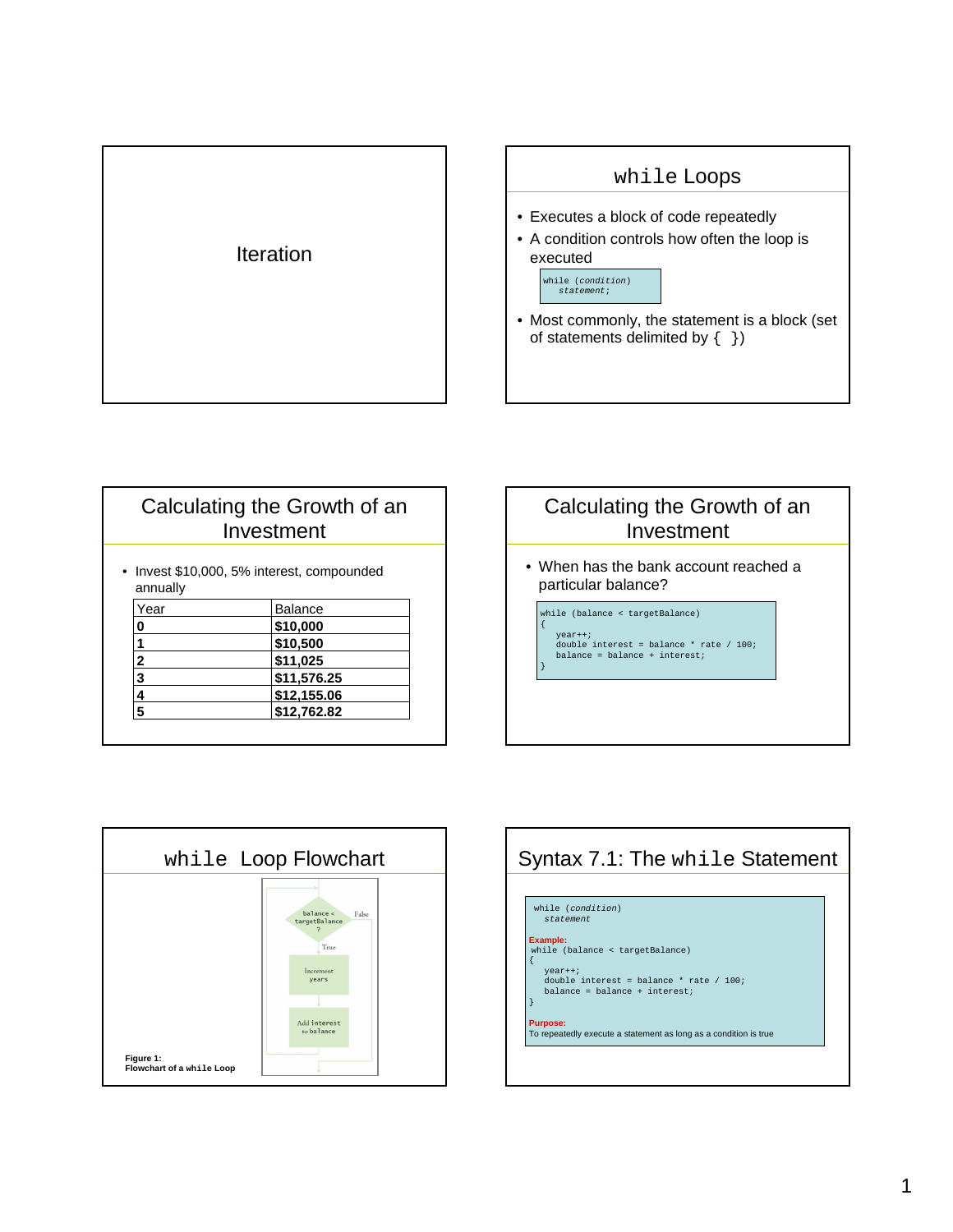

#### Answers

- 1. 0 times
- 2. The waitForBalance method would never return due to an infinite loop





### Avoiding Off-by-One Error

• Look at a scenario with simple values: initial balance: \$100 interest rate: 50% after year 1, the balance is \$150 after year 2 it is \$225, or over \$200 so the investment doubled after 2 years the loop executed two times, incrementing years each time Therefore: years must start at 0, not at 1.



- interest rate: 100% after one year: balance is 2 \* initialBalance loop should stop Therefore: must use <
- Think, don't compile and try at random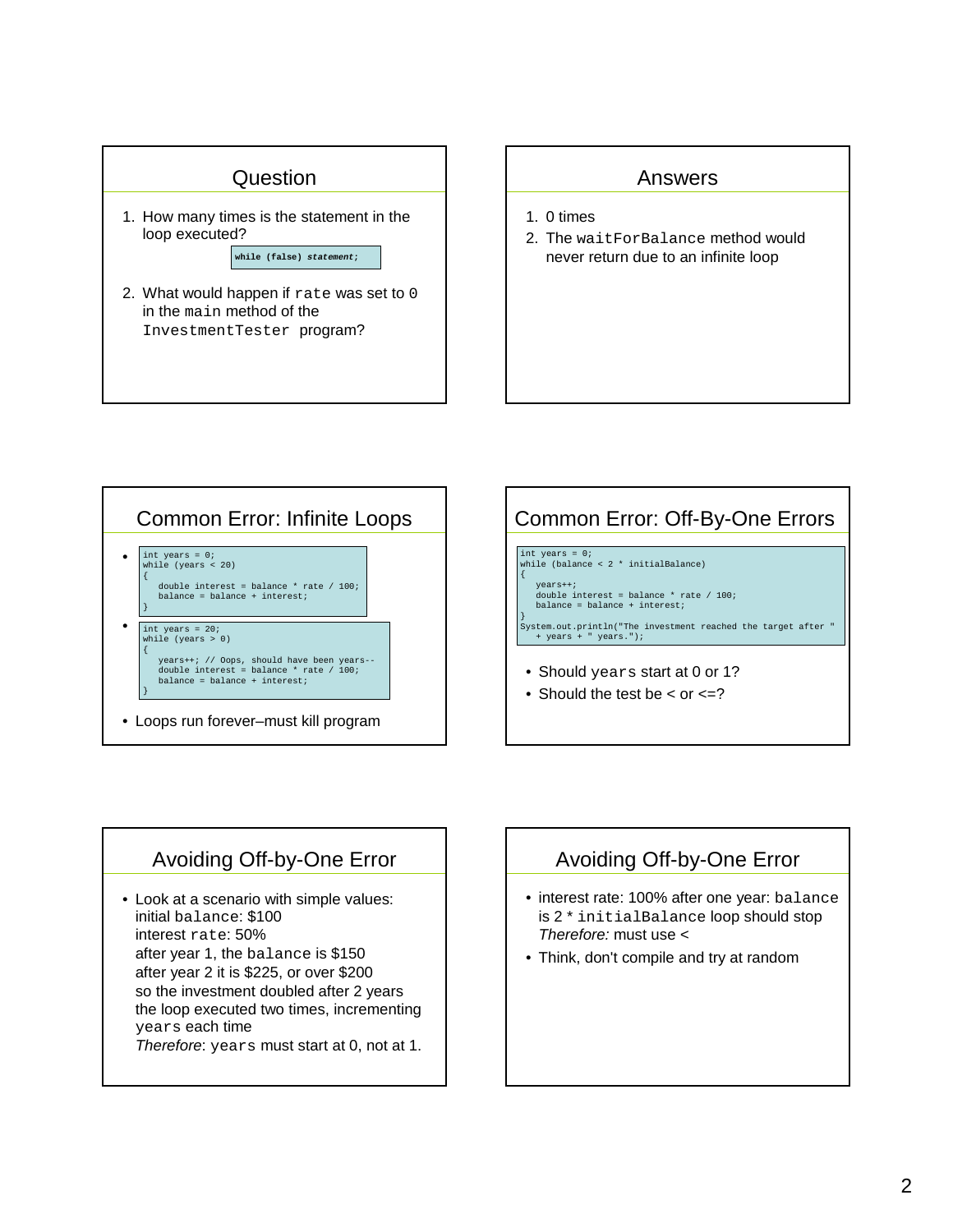









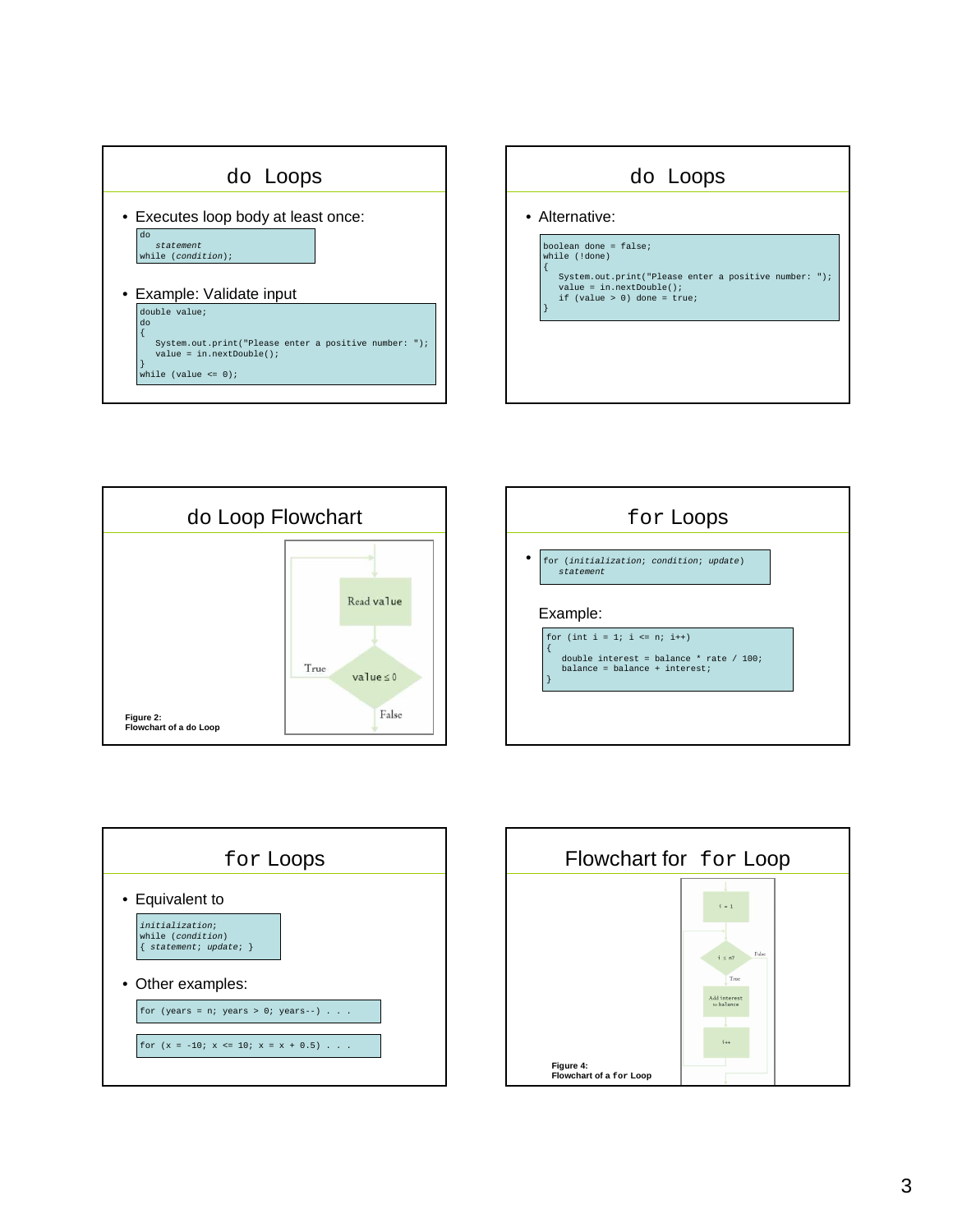